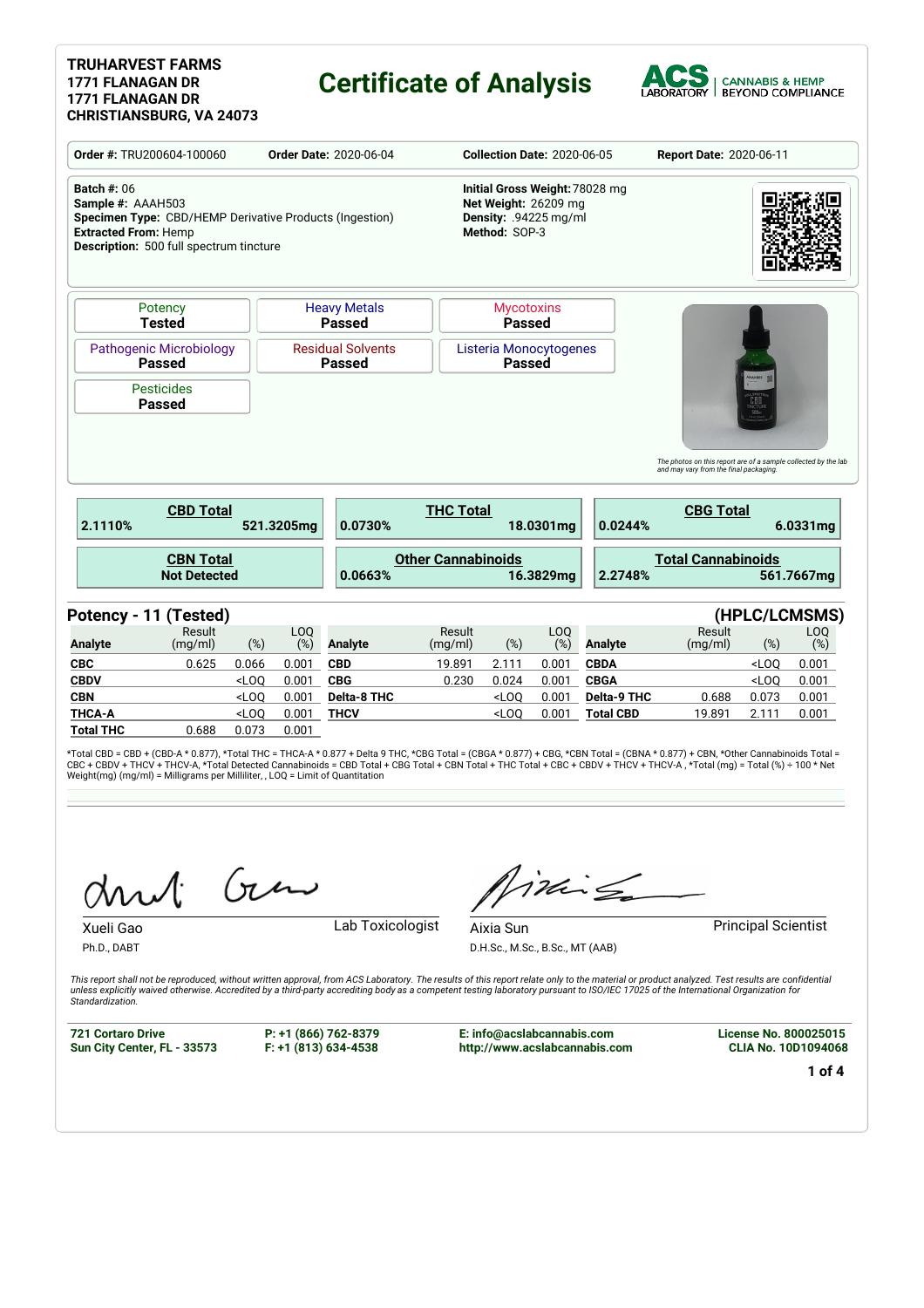### **TRUHARVEST FARMS 1771 FLANAGAN DR 1771 FLANAGAN DR**

# **Certificate of Analysis**



| Order #: TRU200604-100060                                                                                                                                                               |                          |                                                                                                                                                                                                                |              | <b>Order Date: 2020-06-04</b>                                                                                                                                                                                                                                                                                                                                                                           |                          | <b>Collection Date: 2020-06-05</b>                                                               |              | Report Date: 2020-06-11 |                          |                                             |                  |  |
|-----------------------------------------------------------------------------------------------------------------------------------------------------------------------------------------|--------------------------|----------------------------------------------------------------------------------------------------------------------------------------------------------------------------------------------------------------|--------------|---------------------------------------------------------------------------------------------------------------------------------------------------------------------------------------------------------------------------------------------------------------------------------------------------------------------------------------------------------------------------------------------------------|--------------------------|--------------------------------------------------------------------------------------------------|--------------|-------------------------|--------------------------|---------------------------------------------|------------------|--|
| <b>Batch #: 06</b><br>Sample #: AAAH503<br>Specimen Type: CBD/HEMP Derivative Products (Ingestion)<br><b>Extracted From: Hemp</b><br>Description: 500 full spectrum tincture            |                          |                                                                                                                                                                                                                |              |                                                                                                                                                                                                                                                                                                                                                                                                         |                          | Initial Gross Weight: 78028 mg<br>Net Weight: 26209 mg<br>Density: .94225 mg/ml<br>Method: SOP-3 |              |                         |                          |                                             |                  |  |
| <b>Heavy Metals (Passed)</b>                                                                                                                                                            |                          |                                                                                                                                                                                                                |              |                                                                                                                                                                                                                                                                                                                                                                                                         |                          |                                                                                                  |              |                         |                          |                                             | (ICP-MS)         |  |
| <b>Analyte</b>                                                                                                                                                                          | Action<br>Level<br>(ppb) | Result<br>(ppb)                                                                                                                                                                                                | LOQ<br>(ppb) | <b>Analyte</b>                                                                                                                                                                                                                                                                                                                                                                                          | Action<br>Level<br>(ppb) | Result<br>(ppb)                                                                                  | LOQ<br>(ppb) | Analyte                 | Action<br>Level<br>(ppb) | Result<br>(ppb)                             | LOQ<br>(ppb)     |  |
| <u> Arsenic (As)</u><br>Mercury (Hg)                                                                                                                                                    | 1500<br>3000             | $<$ LOQ<br><loq< td=""><td>100<br/>100</td><td>Cadmium (Cd)</td><td>500</td><td><math>&lt;</math>LOQ</td><td>100</td><td>Lead (Pb)</td><td>500</td><td><loq< td=""><td>100<sub>1</sub></td></loq<></td></loq<> | 100<br>100   | Cadmium (Cd)                                                                                                                                                                                                                                                                                                                                                                                            | 500                      | $<$ LOQ                                                                                          | 100          | Lead (Pb)               | 500                      | <loq< td=""><td>100<sub>1</sub></td></loq<> | 100 <sub>1</sub> |  |
| $(ppb)$ = Parts per Billion, $(ppb)$ = $(\mu g/kg)$ , , LOQ = Limit of Quantitation                                                                                                     |                          |                                                                                                                                                                                                                |              |                                                                                                                                                                                                                                                                                                                                                                                                         |                          |                                                                                                  |              |                         |                          |                                             |                  |  |
| <b>Mycotoxins (Passed)</b>                                                                                                                                                              |                          |                                                                                                                                                                                                                |              |                                                                                                                                                                                                                                                                                                                                                                                                         |                          |                                                                                                  |              |                         |                          |                                             | (LCMS/MS)        |  |
| <b>Analyte</b>                                                                                                                                                                          | Action<br>Level<br>(ppb) | Result<br>(ppb)                                                                                                                                                                                                | LOQ<br>(ppb) | Analyte                                                                                                                                                                                                                                                                                                                                                                                                 | Action<br>Level<br>(ppb) | Result<br>(ppb)                                                                                  | LOQ<br>(ppb) | <b>Analyte</b>          | Action<br>Level<br>(ppb) | Result<br>(ppb)                             | LOQ<br>(ppb)     |  |
| <b>Aflatoxin B1</b>                                                                                                                                                                     |                          | <loq< td=""><td>6</td><td><b>Aflatoxin B2</b></td><td></td><td><math>&lt;</math>LOQ</td><td>6</td><td><b>Aflatoxin G1</b></td><td></td><td>LOO</td><td>6</td></loq<>                                           | 6            | <b>Aflatoxin B2</b>                                                                                                                                                                                                                                                                                                                                                                                     |                          | $<$ LOQ                                                                                          | 6            | <b>Aflatoxin G1</b>     |                          | LOO                                         | 6                |  |
|                                                                                                                                                                                         |                          |                                                                                                                                                                                                                |              |                                                                                                                                                                                                                                                                                                                                                                                                         |                          |                                                                                                  |              |                         |                          |                                             | 12 <sup>12</sup> |  |
|                                                                                                                                                                                         |                          | $<$ LOQ                                                                                                                                                                                                        | 6            | <b>Aflatoxin Total</b><br>Pathogenic Microbiology #1 (MMTC Compliance Panel) (Passed)                                                                                                                                                                                                                                                                                                                   | 20                       | $<$ LOQ                                                                                          | 6            | Ochratoxin A            | 20                       | <loq<br>(Micro<br/>Array)</loq<br>          |                  |  |
|                                                                                                                                                                                         | Result<br>Absence        |                                                                                                                                                                                                                |              | <b>Analyte</b><br><b>STEC E. Coli</b>                                                                                                                                                                                                                                                                                                                                                                   | Result<br>Absence        |                                                                                                  |              |                         |                          |                                             |                  |  |
|                                                                                                                                                                                         |                          |                                                                                                                                                                                                                |              |                                                                                                                                                                                                                                                                                                                                                                                                         |                          |                                                                                                  |              |                         |                          |                                             |                  |  |
| <b>Aflatoxin G2</b><br>(ppb) = Parts per Billion, (ppb) = (µg/kg), , LOQ = Limit of Quantitation<br><b>Analyte</b><br>Salmonella<br>hut<br>Xueli Gao<br>Ph.D., DABT<br>Standardization. |                          | Gu                                                                                                                                                                                                             |              | Lab Toxicologist<br>This report shall not be reproduced, without written approval, from ACS Laboratory. The results of this report relate only to the material or product analyzed. Test results are confidential<br>unless explicitly waived otherwise. Accredited by a third-party accrediting body as a competent testing laboratory pursuant to ISO/IEC 17025 of the International Organization for |                          | Aixia Sun<br>D.H.Sc., M.Sc., B.Sc., MT (AAB)                                                     |              | ini Sa                  |                          | <b>Principal Scientist</b>                  |                  |  |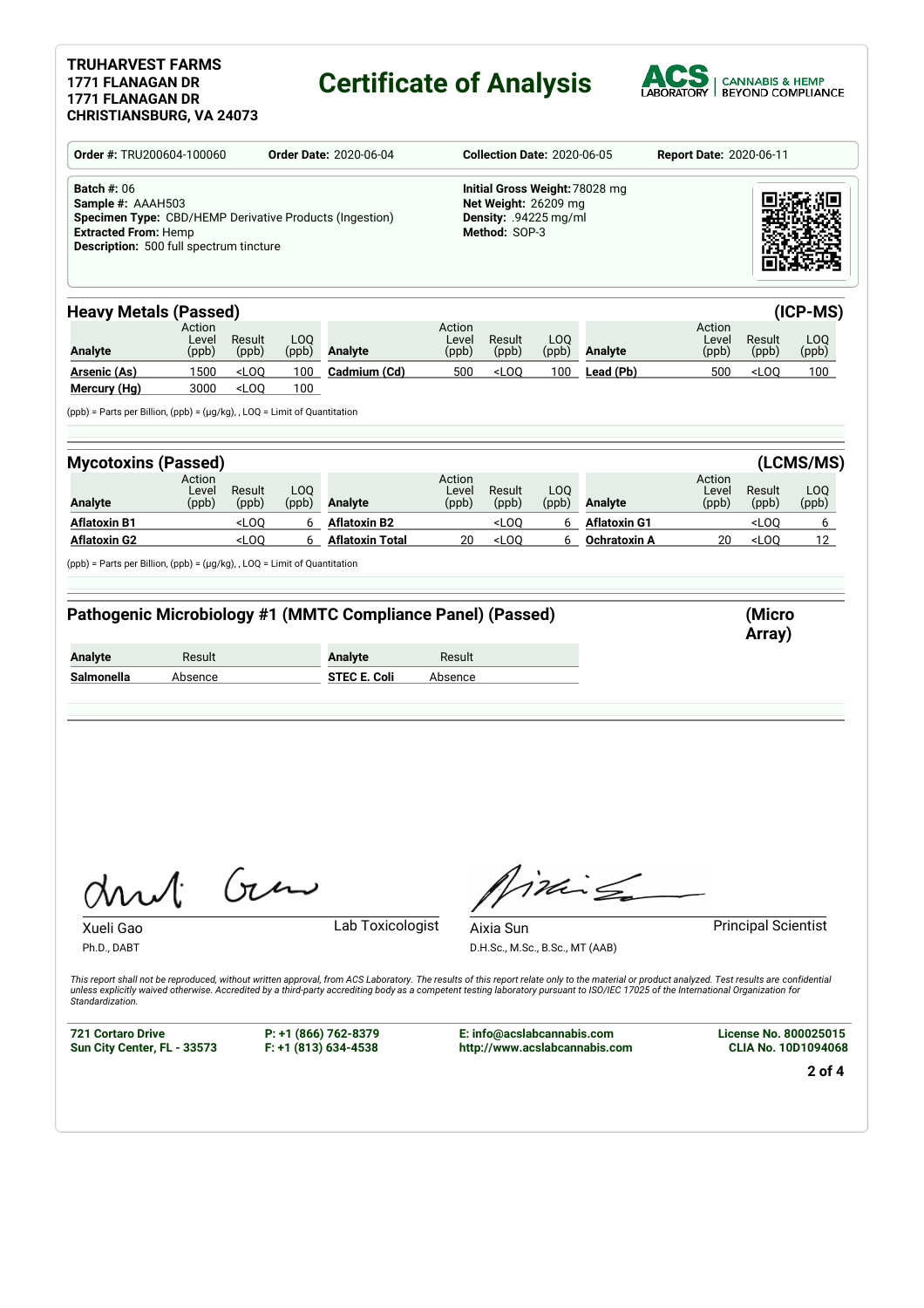#### **TRUHARVEST FARMS 1771 FLANAGAN DR 1771 FLANAGAN DR CHRISTIANSBURG, VA 24073**

### **Certificate of Analysis**



| <b>Order #: TRU200604-100060</b>                                                                                                                                                           | <b>Order Date: 2020-06-04</b> | <b>Collection Date: 2020-06-05</b>                                                                        | <b>Report Date: 2020-06-11</b> |
|--------------------------------------------------------------------------------------------------------------------------------------------------------------------------------------------|-------------------------------|-----------------------------------------------------------------------------------------------------------|--------------------------------|
| <b>Batch #: 06</b><br>Sample #: AAAH503<br><b>Specimen Type:</b> CBD/HEMP Derivative Products (Ingestion)<br><b>Extracted From: Hemp</b><br><b>Description:</b> 500 full spectrum tincture |                               | Initial Gross Weight: 78028 mg<br>Net Weight: 26209 mg<br><b>Density:</b> $.94225$ mg/ml<br>Method: SOP-3 |                                |

#### **Residual Solvents (Extract Only) (Passed) (GC/GCMS)**

| <b>Analyte</b> | Action<br>Level<br>(ppm) | Result<br>(ppm) | LOO<br>(ppm) | Analyte        | Action<br>Level<br>(ppm) | Result<br>(ppm) | LOO.<br>(ppm) | Analyte         | Action<br>Level<br>(ppm) | Result<br>(ppm) | LOO<br>(ppm) |
|----------------|--------------------------|-----------------|--------------|----------------|--------------------------|-----------------|---------------|-----------------|--------------------------|-----------------|--------------|
| <b>Acetone</b> | 5000                     | $<$ LOO         | 87.9         | Benzene        | 1.6                      | $<$ LOO         | .6            | Chloroform      | 53                       | $<$ LOO         | 53           |
| <b>Ethanol</b> | 5000                     | $<$ LOO         | 26.7         | Hexane         | 60                       | $<$ LOO         | 36.6          | <b>I-Butane</b> | 5000                     | $<$ LOO         | 100          |
| Isopropanol    | 5000                     | $<$ LOO         | 52.3         | Methanol       | 3000                     | $<$ LOO         | 87.9          | N-Butane        | 5000                     | $<$ LOO         | 200          |
| Pentane        | 5000                     | $<$ LOO         | 389.5        | <b>Toluene</b> | 890                      | $<$ LOO         | 38.4          |                 |                          |                 |              |

(ppm) = Parts per Million, (ppm) = (µg/g), , LOQ = Limit of Quantitation

#### **Listeria Monoctogenes (Passed) (qPCR)**

| <b>Analyte</b>       | Remark  |
|----------------------|---------|
| Listeria             |         |
| <b>Monocytogenes</b> | Absence |

Gen

Xueli Gao **Lab Toxicologist** 

Ph.D., DABT

Timile

D.H.Sc., M.Sc., B.Sc., MT (AAB)

Aixia Sun **Principal Scientist** 

This report shall not be reproduced, without written approval, from ACS Laboratory. The results of this report relate only to the material or product analyzed. Test results are confidential<br>unless explicitly waived otherwi *Standardization.*

**721 Cortaro Drive Sun City Center, FL - 33573** **P: +1 (866) 762-8379 F: +1 (813) 634-4538**

**E: info@acslabcannabis.com http://www.acslabcannabis.com** **License No. 800025015 CLIA No. 10D1094068**

**3 of 4**